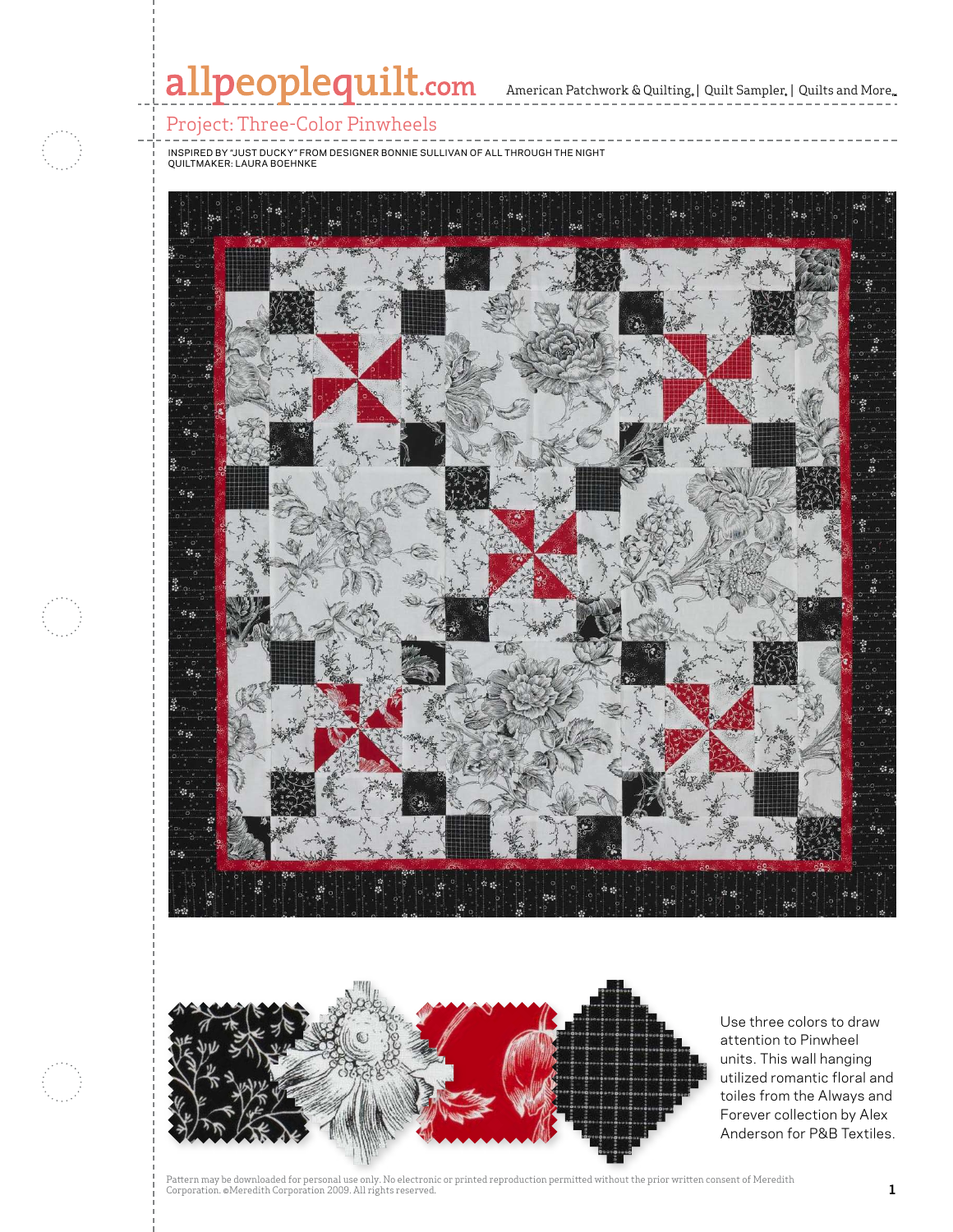## allpeoplequilt.com

American Patchwork & Quilting, | Quilt Sampler, | Quilts and More...

Project: Three-Color Pinwheels

#### Materials

- **1⁄4** yard total assorted white-andblack prints (blocks)
- **•**  5—8" square assorted red prints (blocks)
- **1⁄4** yard total assorted black prints (blocks, inner border)
- **1/<sub>3</sub>** yard white-and-black floral (blocks, inner border)
- **1/3** yard white-and-black toile (setting squares, inner border)
- **•** 1⁄8 yard red floral (middle border)
- <sup>1</sup> <sup>2</sup>/<sub>3</sub> yard black floral (outer border, binding)
- <sup>1</sup> 1<sup>1</sup>⁄<sub>8</sub> yards backing fabric
- **•**  40" square batting

Finished quilt: 331⁄2" square Finished block: 8" square

Quantities are for 44/45"-wide, 100% cotton fabrics. Measurements include 1/4" seam allowances. Sew with right sides together unless otherwise stated.

### Cut Fabrics

Cut pieces in the following order.

**From assorted white-and-black prints, cut:**

**•** 20—2**%**" squares (five sets of four matching squares)

**From** *each* **assorted red**

- **print, cut:**
- **■** 4-2**%**" squares
- **From assorted black prints, cut: •** 32-2<sup>1</sup>/<sub>2</sub>" squares
- **From white-and-black floral, cut:**
- 4-21⁄<sub>2×81</sub>⁄<sub>2</sub>" rectangles
- **24-21/2×41/2** rectangles
- **From white-and-black toile, cut:**
- 4-8½" setting squares
- 4-21⁄2×81⁄2" rectangles **From red floral, cut:**
- 2-1×29<sup>1</sup>⁄<sub>2</sub>" middle border strips
- 2-1×281⁄2" middle border strips

**From black floral, cut:**

- 5–2<sup>1</sup>/<sub>2</sub>×42" binding strips
- **2-21/2×331/2"** outer border strips
- **2-21/2×291/2**" outer border strips

#### Assemble Pieced Blocks

- **1.** Use a pencil to mark a diagonal line on wrong side of each whiteand-black print 27 ⁄8" square.
- 2. Layer a marked white-andblack print 27 ⁄8" square atop an assorted red print 27 ⁄8" square. Sew together with two seams, stitching 1/4" on each side of drawn line (Diagram 1). Cut pair apart on drawn line to make two triangle units. Open triangle units and press seams toward red print to make two trianglesquares. Each triangle-square should be 2<sup>1/2</sup>" square including seam allowances. Repeat to make four matching trianglesquares total.
- **3.** Sew together triangle-squares in pairs (Diagram 2). Press seams in opposite directions. Join pairs to make a Pinwheel unit. Press seam in one direction. The Pinwheel unit should be 41⁄2" square including seam allowances.
- 4. Referring to Diagram 3, lay out Pinwheel unit, four black print 21⁄2" squares, and four white-and-black floral 21/2×41/2" rectangles in three rows. Sew together pieces in each row. Press seams toward rectangles. Join rows to make a pieced block. Press seams away from center row. The block should be 8<sup>1/2</sup> square including seam allowances.

5. Repeat steps 2-4 to make five pieced blocks total.

## Assemble Quilt Center

- 1. Referring to Quilt Assembly Diagram, lay out pieced blocks and white-and-black toile setting squares in three rows, alternating setting squares and blocks. Sew together pieces in each row. Press seams toward setting squares.
- 2. Join rows to make quilt center. Press seams toward squares. The quilt center should be 24<sup>1/2</sup> square including seam allowances.

#### Assemble and Add Inner Border

- 1. Referring to the Quilt Assembly Diagram, sew together one white-and-black floral 21/2×41/2" rectangle, two assorted black print 21⁄2" squares, and two white-and-black toile 21⁄2×81⁄2" rectangles to make a short inner border strip. Press seams toward rectangles. The short inner border strip should be 2<sup>1</sup>/<sub>2</sub>×24<sup>1</sup>/<sub>2</sub>" including seam allowances. Repeat to make a second short inner border strip.
- 2. Sew together a white-andblack floral 21⁄2×41⁄2" rectangle, four assorted black print 21/2" squares, and two white-andblack floral 21⁄2×81⁄2" rectangles to make a long inner border strip. Press seams toward rectangles. The long inner border strip should be 2<sup>1</sup>/<sub>2</sub>×28<sup>1</sup>/<sub>2</sub>" including seam allowances. Repeat to make a second long inner border strip.